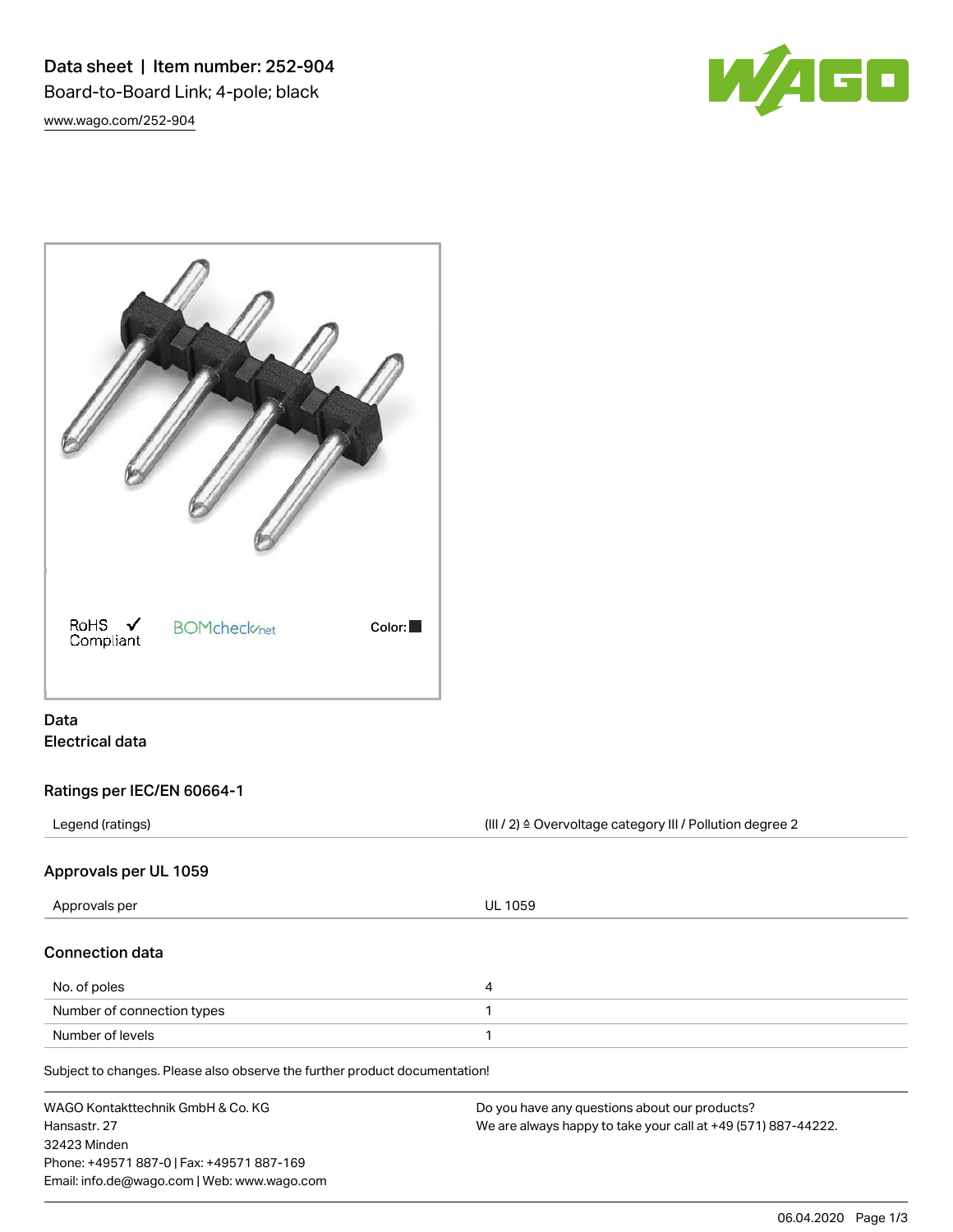

# Geometrical Data

| Pin spacing                        | 3,5 mm / 0.138 inch             |  |
|------------------------------------|---------------------------------|--|
| Solder pin length                  | 3.5 <sub>mm</sub>               |  |
| Solder pin diameter                | 1 <sub>mm</sub>                 |  |
| Drilled hole diameter (tolerance)  | $1,2$ $(+0.05)$ mm              |  |
| Mechanical data                    |                                 |  |
| Suitable                           | pin spacing 3.5 mm / 0.138 inch |  |
| Plug connection                    |                                 |  |
| Contact type (pluggable connector) | Male connector/plug             |  |
| Connector connection type          | for PCBs                        |  |
| <b>PCB contact</b>                 |                                 |  |
| PCB contact                        | <b>THT</b>                      |  |
| <b>Material Data</b>               |                                 |  |
| Color                              | black                           |  |
| Weight                             | 0.4 <sub>g</sub>                |  |
| Commercial data                    |                                 |  |
| Product Group                      | 4 (Printed Circuit)             |  |
| Packaging type                     | <b>BOX</b>                      |  |
| Country of origin                  | <b>CN</b>                       |  |
| <b>GTIN</b>                        | 4044918504249                   |  |
| Customs Tariff No.                 | 85369010000                     |  |
| Counterpart                        |                                 |  |
| <b>Downloads</b><br>Documentation  |                                 |  |
| <b>Additional Information</b>      |                                 |  |

Technical explanations and the set of the set of the set of the set of the set of the set of the set of the set of the set of the set of the set of the set of the set of the set of the set of the set of the set of the set 3.6 MB [Download](https://www.wago.com/de/d/1435602)

Subject to changes. Please also observe the further product documentation!

WAGO Kontakttechnik GmbH & Co. KG Hansastr. 27 32423 Minden Phone: +49571 887-0 | Fax: +49571 887-169 Email: info.de@wago.com | Web: www.wago.com

Do you have any questions about our products? We are always happy to take your call at +49 (571) 887-44222.